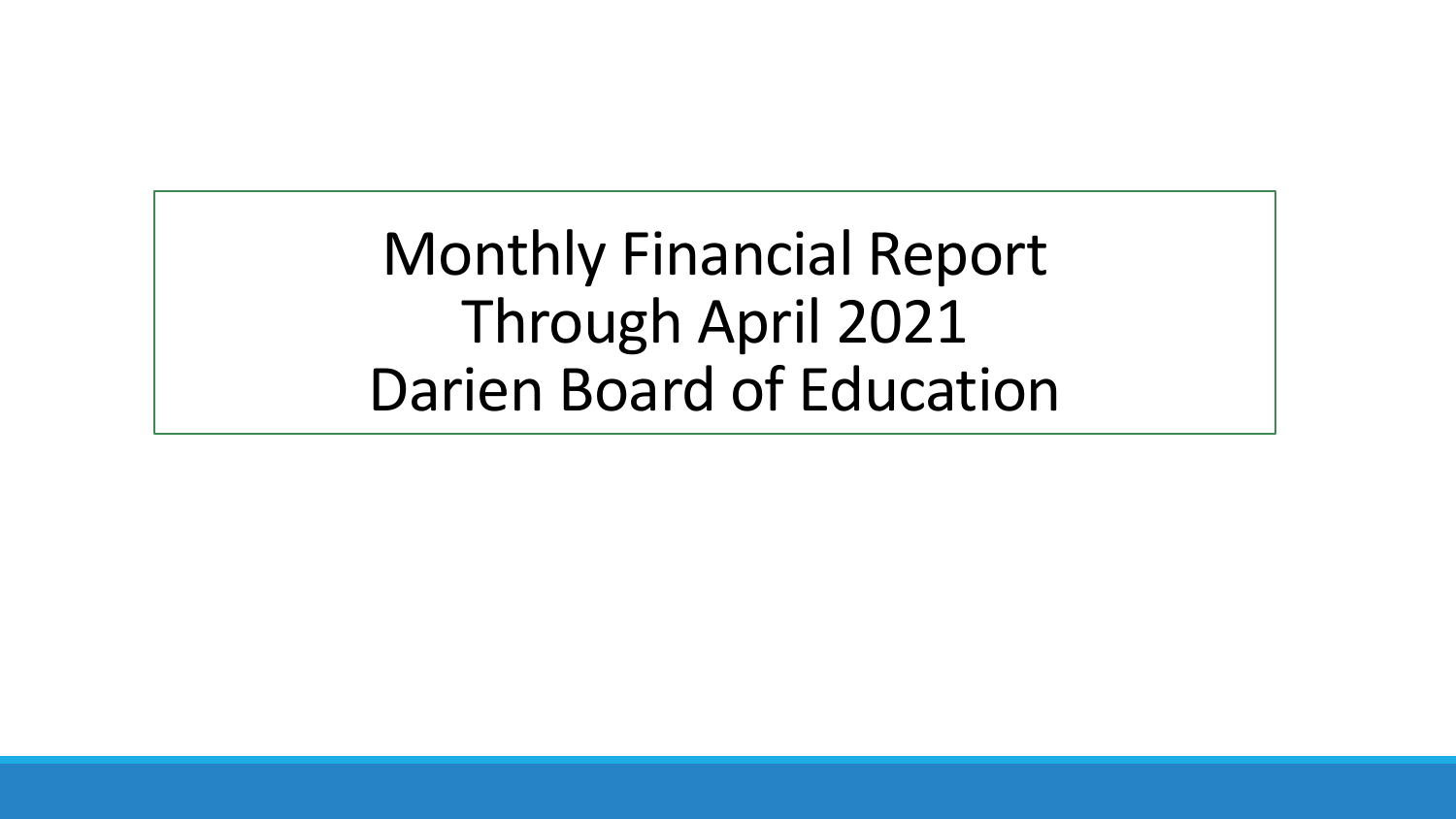#### Highlights of Monthly Financial Report Through April 2021

The financial report currently shows a year-end surplus of **1,125,704 or 1.08%.**

| RC's                          | <b>Forecast</b> |
|-------------------------------|-----------------|
| <b>General Education RC's</b> | \$468,171       |
| <b>Special Education RC's</b> | \$759,906       |
| Re-opening expenditures       | \$(102, 374)    |
| <b>Total</b>                  | \$1,125,704     |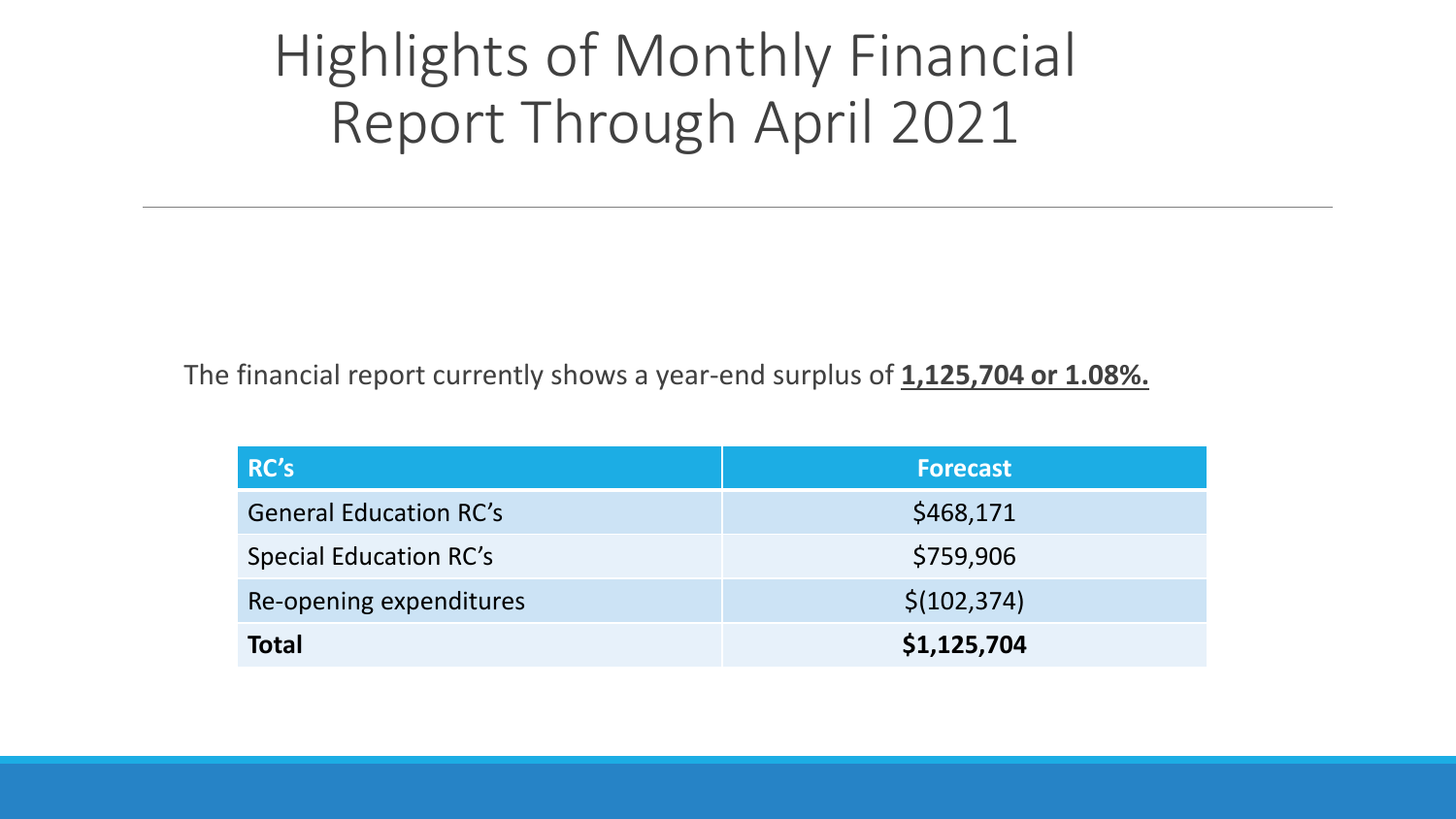## COVID 19 Re-opening Expenses

| <b>Category</b>     | <b>Operating</b><br><b>Fund</b> | <b>Grants</b> | <b>Total</b><br><b>Spending</b> | <b>Less Grants</b> | <b>Less Transfers</b><br>& Proposed<br><b>Transfers</b> | <b>Supplemental</b><br><b>Appropriation</b> | <b>Balance</b> |
|---------------------|---------------------------------|---------------|---------------------------------|--------------------|---------------------------------------------------------|---------------------------------------------|----------------|
| <b>Staffing</b>     | \$1,633,424                     | \$264,098     | \$1,897,522                     | \$(264,098)        | \$(414,080)                                             | $\frac{\xi(1,198,731)}{}$                   | \$(20,613)     |
| <b>Facilities</b>   | \$623,060                       | \$553,618     | \$1,176,678                     | \$ (553, 618)      | \$ (68, 847)                                            | \$(570, 971)                                | \$16,758       |
| <b>Technology</b>   | \$12,756                        | \$261,197     | \$273,953                       | \$(261, 197)       | \$0                                                     | \$(12,962)                                  | \$206          |
| <b>Athletics</b>    | \$127,560                       | \$0           | \$127,560                       | \$0                | \$(127,560)                                             | \$0                                         | \$0            |
| <b>School Lunch</b> | \$98,747                        | \$0           | \$98,747                        | \$0                | \$0                                                     | \$0                                         | \$ (98, 747)   |
| Transportation      | \$14,306                        | \$0           | \$14,306                        | \$0                | \$ (8, 840)                                             | \$ (5,466)                                  | \$0            |
| <b>Materials</b>    | \$69,531                        | \$0           | \$69,531                        | \$0                | \$ (69, 551)                                            | \$0                                         | \$20           |
| <b>Total</b>        | \$2,579,384                     | \$1,078,913   | \$3,658,297                     | \$(1,078,913)      | \$ (688, 878)                                           | \$(1,788,130)                               | \$(102, 376)   |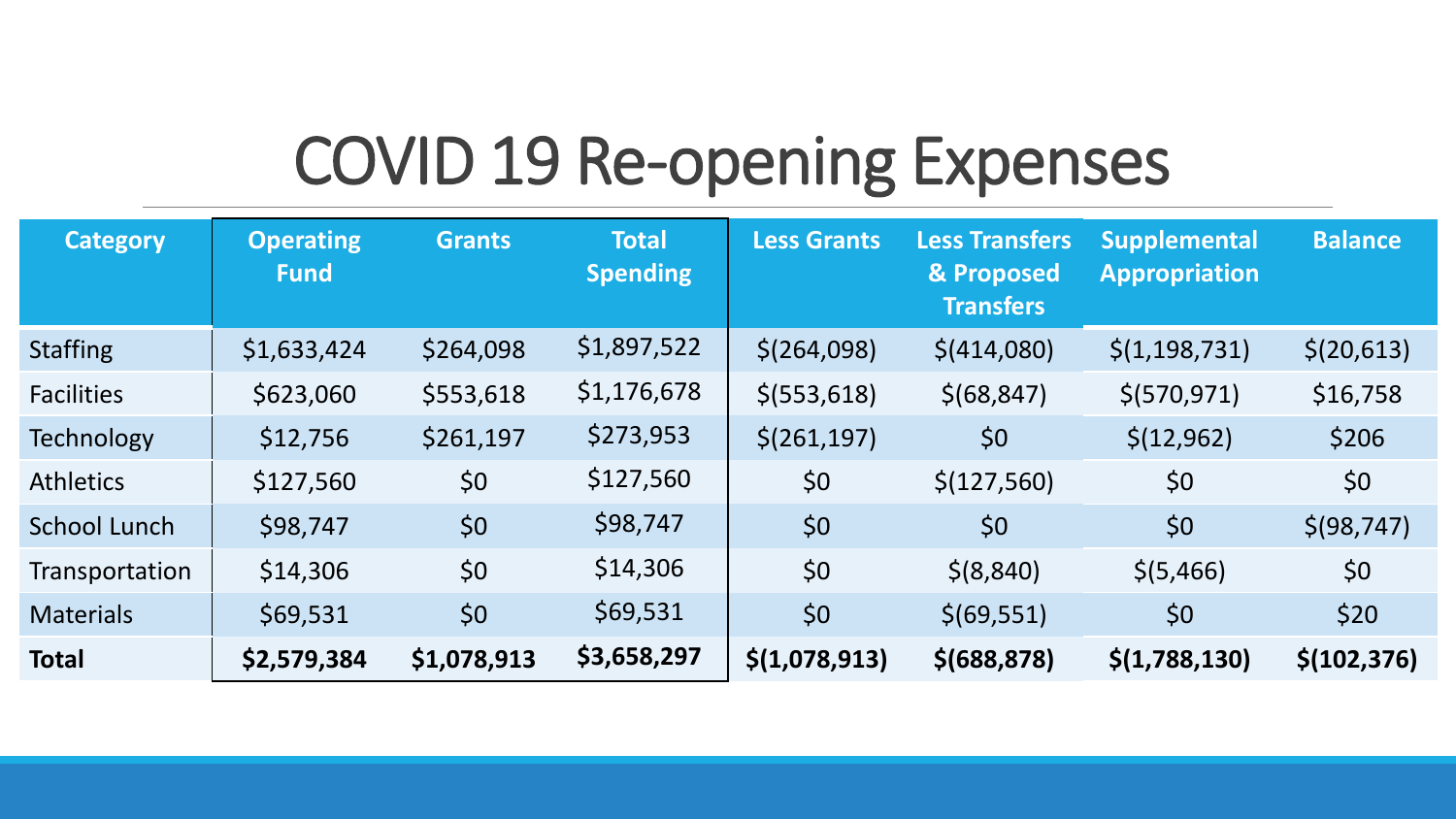# Change in Re-opening Expenses

|                                                             | <b>Forecast</b> |
|-------------------------------------------------------------|-----------------|
| <b>March (Operating) Re-opening Expenses Deficit</b>        | \$15,117        |
| <b>Director of Nursing</b>                                  | \$(15,000)      |
| <b>Nurse Contact Tracing</b>                                | \$(22,500)      |
| Cancelation of Weekend Contract Cleaning effective June 1st | \$16,750        |
| <b>School Lunch Deficit</b>                                 | \$ (98, 747)    |
| School Lunch monitors savings due to remote week            | \$1,800         |
| <b>Technology Equipment</b>                                 | 206             |
| <b>Adjusted Re-opening Expenses Deficit/Surplus</b>         | \$(102, 374)    |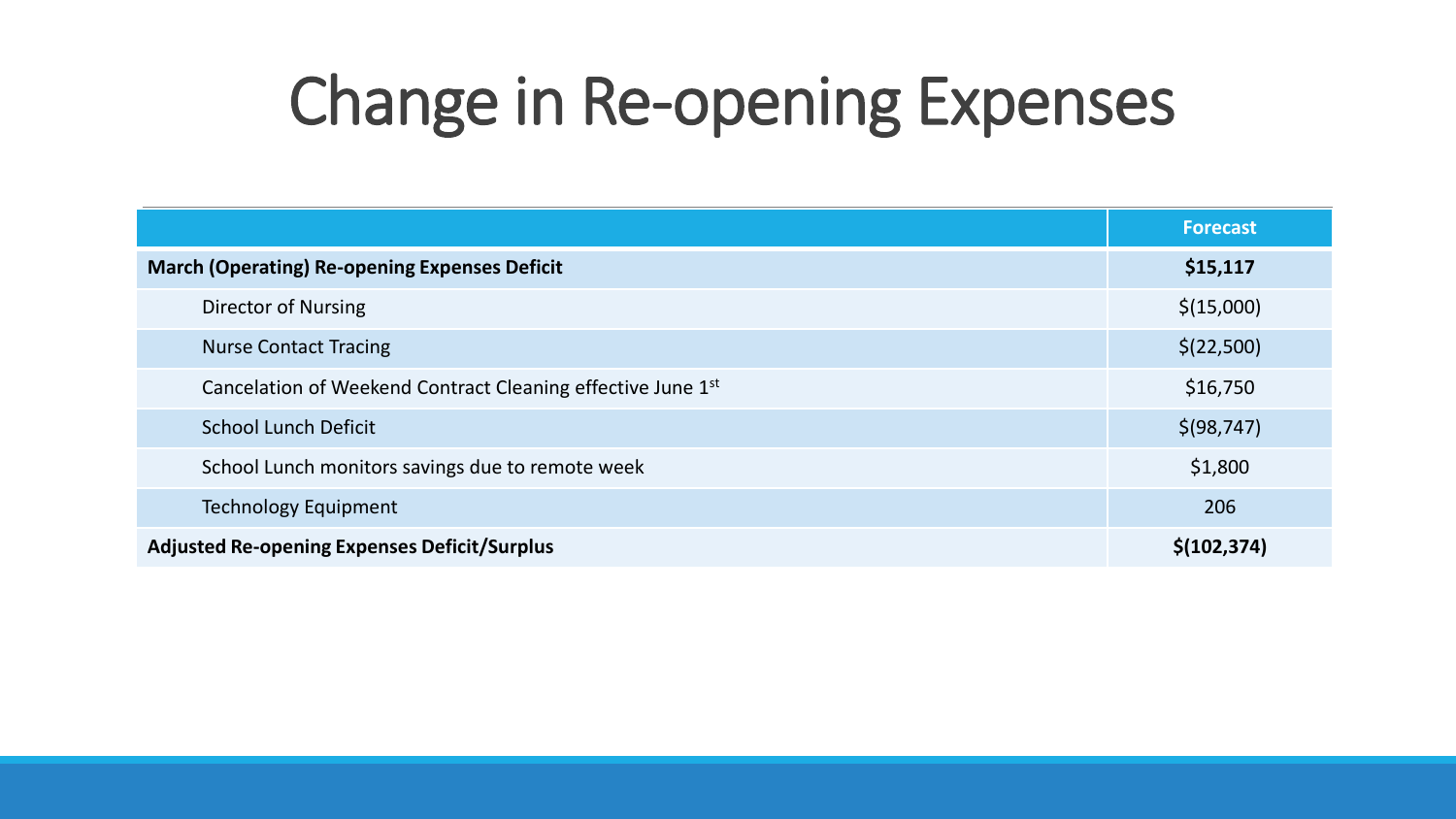#### Change from Forecast Prior Month

|                                                              | <b>Forecast</b> | <b>Description</b>                                                        |
|--------------------------------------------------------------|-----------------|---------------------------------------------------------------------------|
| <b>March Forecast</b>                                        | \$1,146,836     |                                                                           |
| Change in Out of District Tuition                            | \$(30, 116)     | Change in settlement projection                                           |
| Excess Cost Reimbursement changed from 80.7% to 80.31%       | \$(13,031)      | State adjustment to excess cost reimbursement rate                        |
| Utilities (Electric, Water, Sewer)                           | \$(13,009)      | Reduction in electricity due to usage, savings in water consumption       |
| Change in Out of District Transportation Settlements         | \$(8, 185)      | Change in settlement projection                                           |
| <b>Medicaid Revenue</b>                                      | \$1,239         | <b>Additional Medicaid revenue</b>                                        |
| <b>Workers Compensation</b>                                  | \$4,388         | Workers compensation reimbursement                                        |
| <b>Nursing Substitutes</b>                                   | \$6,500         | Substitutes trending favorably                                            |
| Regular Transportation due to remote week after spring break | \$9,809         | Remote week after spring break                                            |
| <b>District Legal Fees</b>                                   | \$24,693        | Last two months have trended significantly lower                          |
| Materials, Equipment, Travel                                 | \$15,692        |                                                                           |
| <b>Salary Savings</b>                                        | \$34,285        | Special Education Secretary, Special Education Para, Athletic<br>Coaches. |
| <b>Athletic Transportation</b>                               | \$25,000        | Shortened winter season and less runs                                     |
| <b>COVID Changes</b>                                         | \$(78, 396)     | School lunch deficit, director of nursing, contact tracing                |
| <b>April Forecast</b>                                        | \$1,125,704     |                                                                           |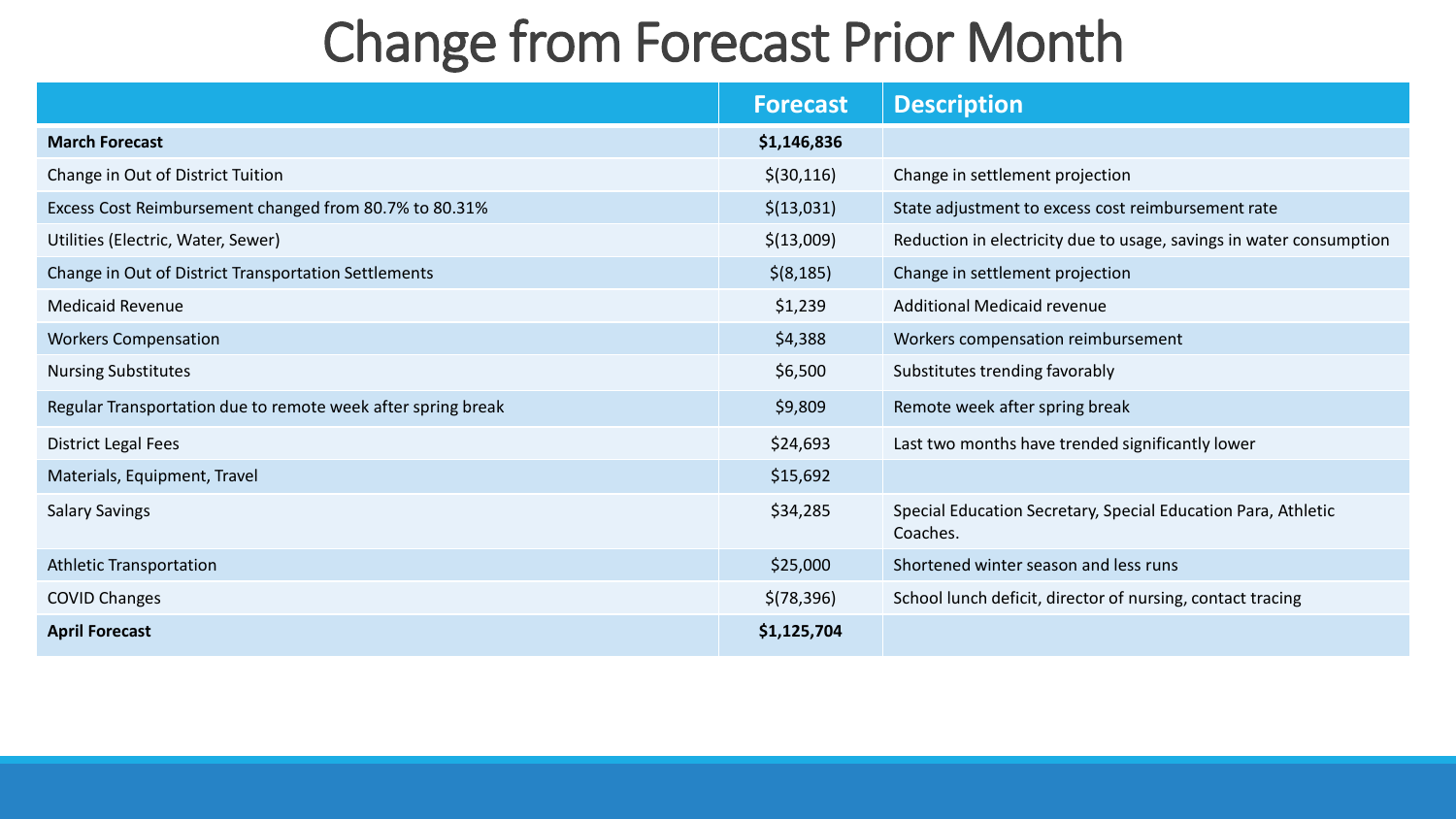**Salaries**: The positive variance within salaries is largely attributed to the following

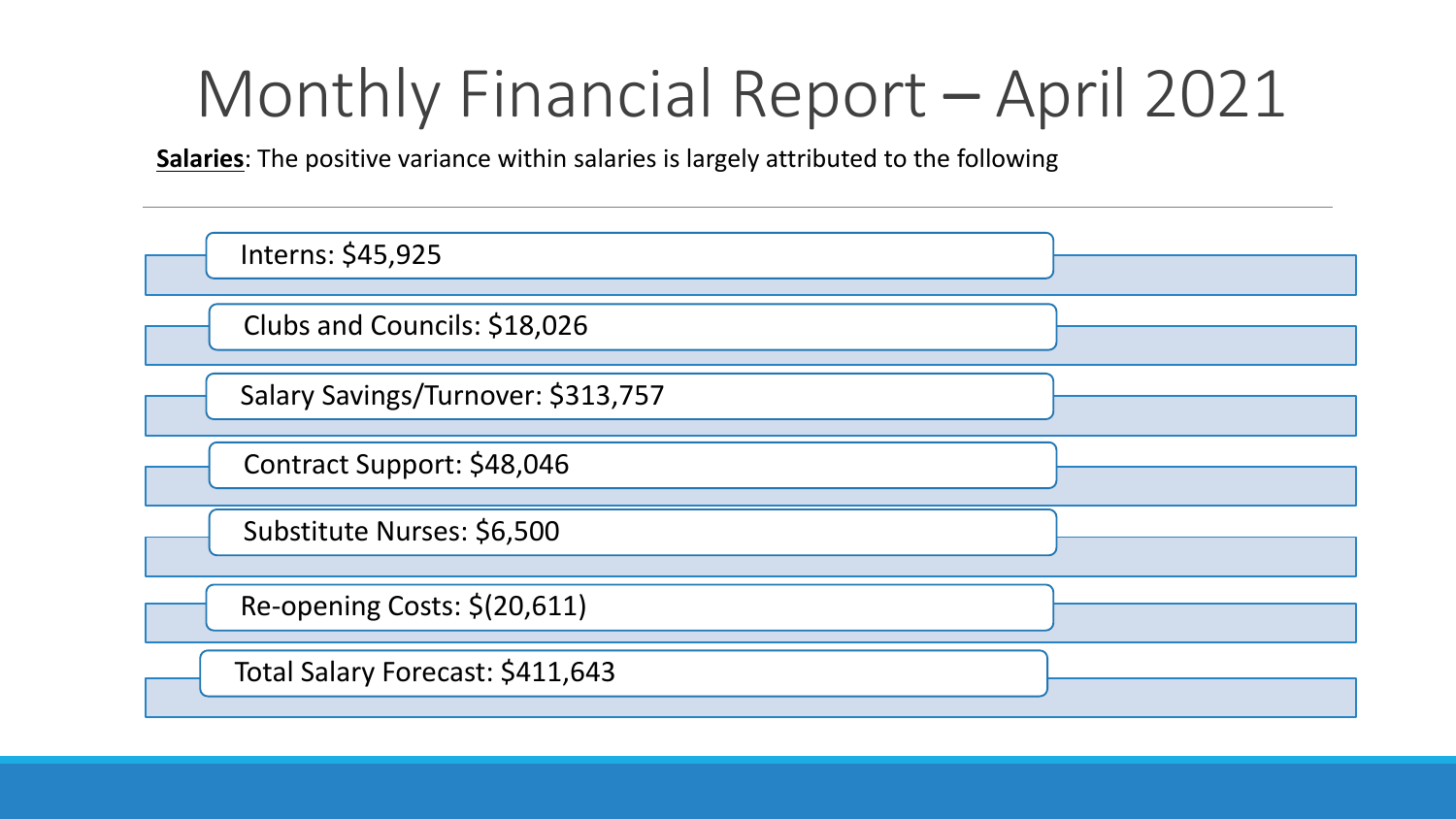**Operating**: The positive variance within operating is largely attributed to the following

| Legal Fees: \$59,736                                  |  |
|-------------------------------------------------------|--|
| Sports Officials: \$25,970                            |  |
| Athletic Transportation: \$65,100                     |  |
| Tuition Reimbursement: \$8,715                        |  |
| Music Lease/ADA Support/Audit/Materials/Dues: \$4,920 |  |
| <b>Adult Education Contracted Service: \$4,500</b>    |  |
| Special Education Transportation: \$178,558           |  |
| Special Education Tuition: \$121,941                  |  |
| COVID Re-opening Expense: \$(81,969)                  |  |
| Total Operating Expenses: \$387,471                   |  |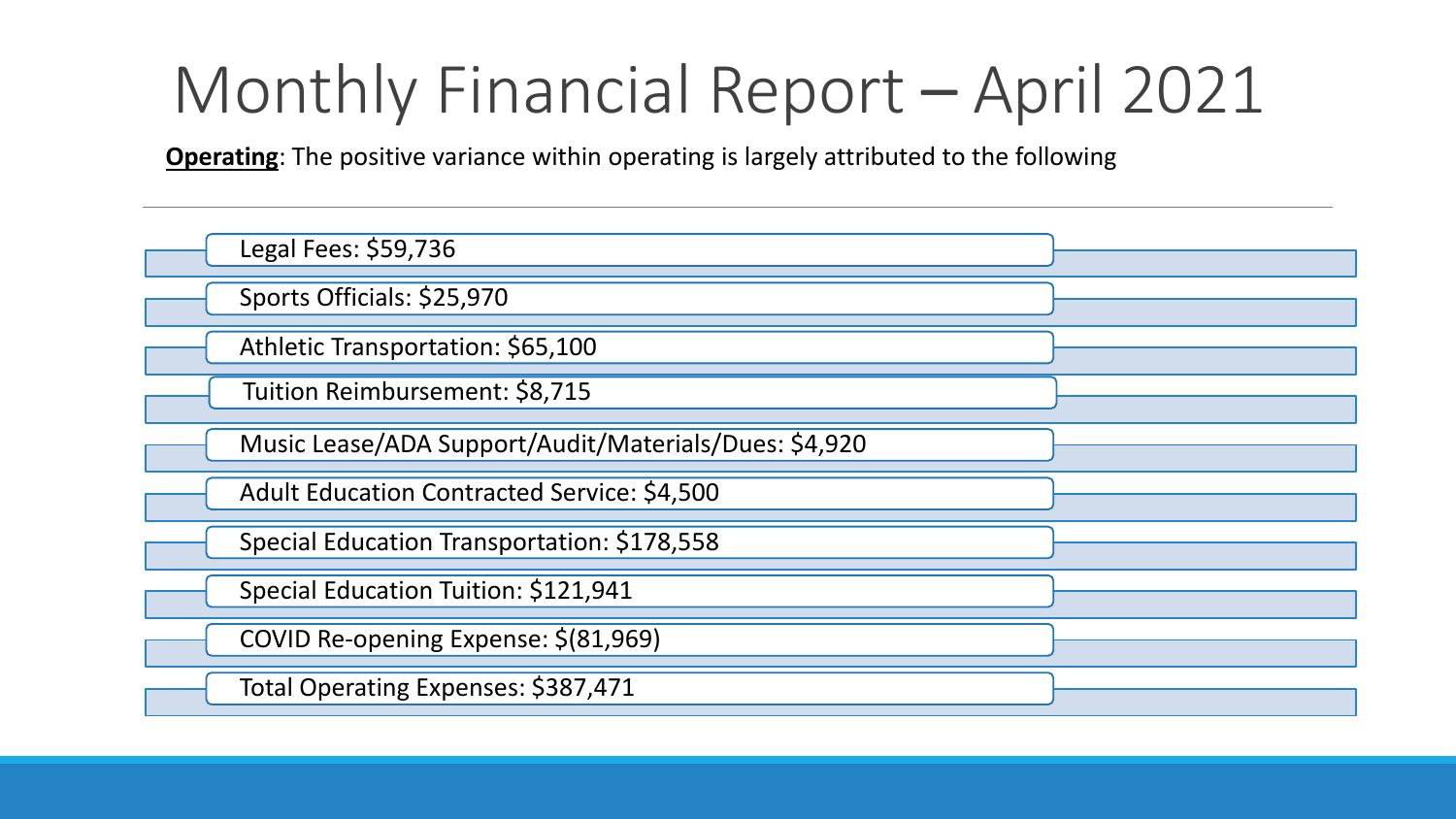**Fixed**: The positive variance within fixed is largely attributed to the following

| Regular Transportation: \$56,613 |  |
|----------------------------------|--|
| Property Insurance: \$1,179      |  |
| Workers Compensation: \$5,692    |  |
| Health Insurance: \$(65,000)     |  |
| <b>Utilities: \$41,787</b>       |  |
| Total Fixed Forecast: \$40,271   |  |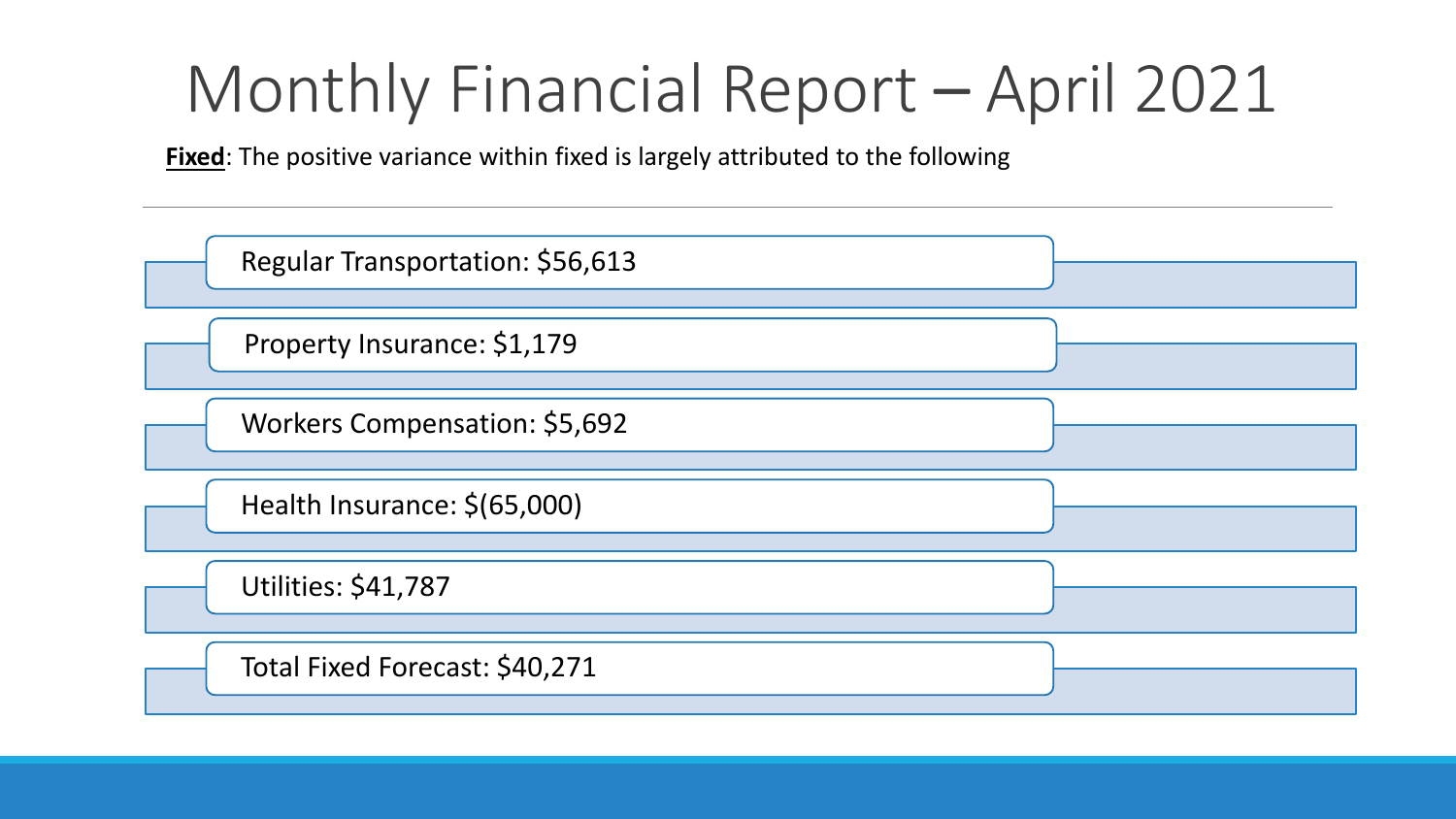**Equipment**: The positive variance within Equipment is largely attributed to the following

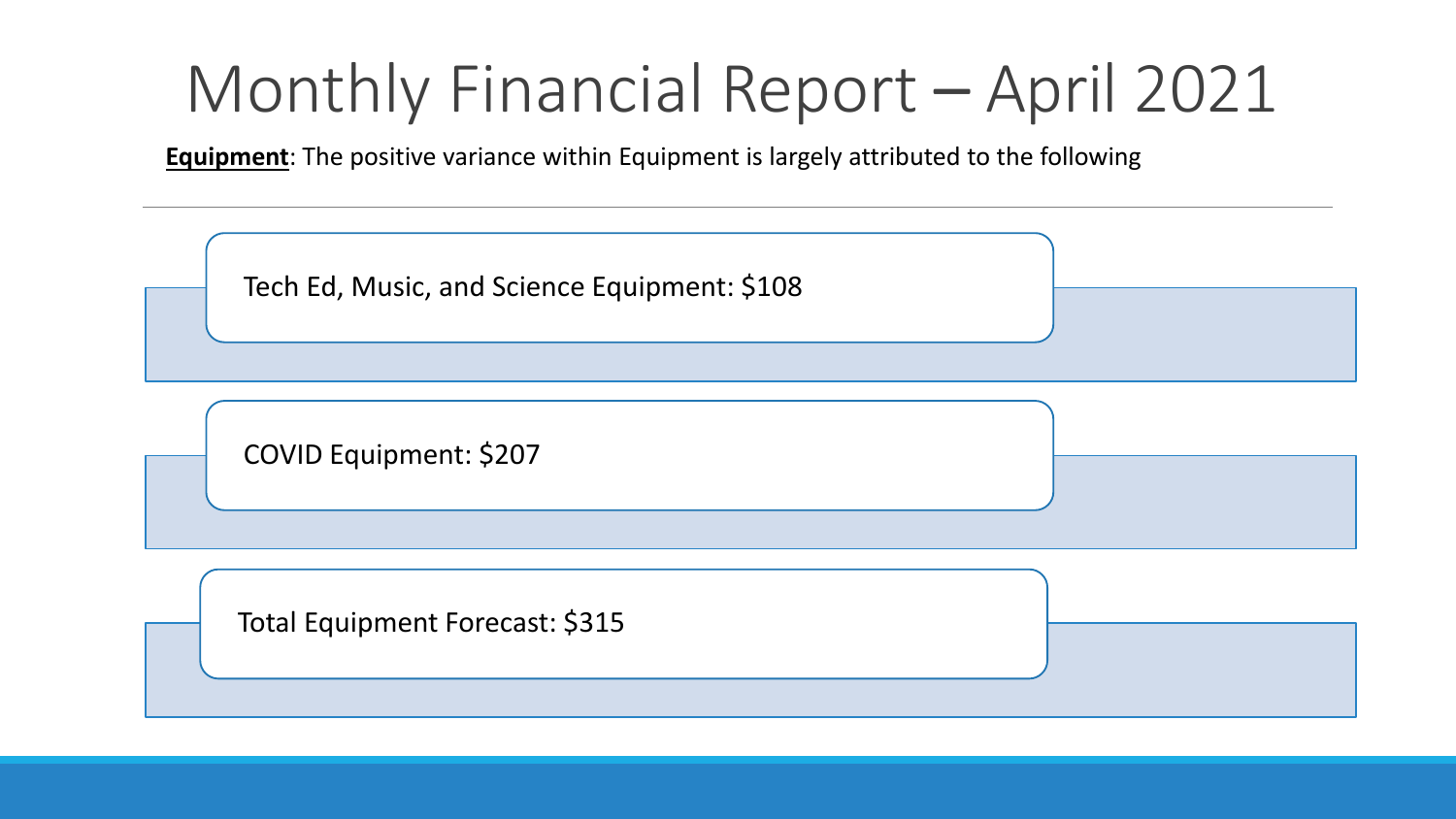**Revenue**: The positive variance within revenue is largely attributed to the following

| Building Rentals: \$(69,587)      |  |
|-----------------------------------|--|
| Field Rentals: \$70,670           |  |
| Excess Cost: \$374,687            |  |
| Medicaid Reimbursement: \$1,942   |  |
| ELP Tuition: \$(91,708)           |  |
| Total Revenue Forecast: \$286,004 |  |